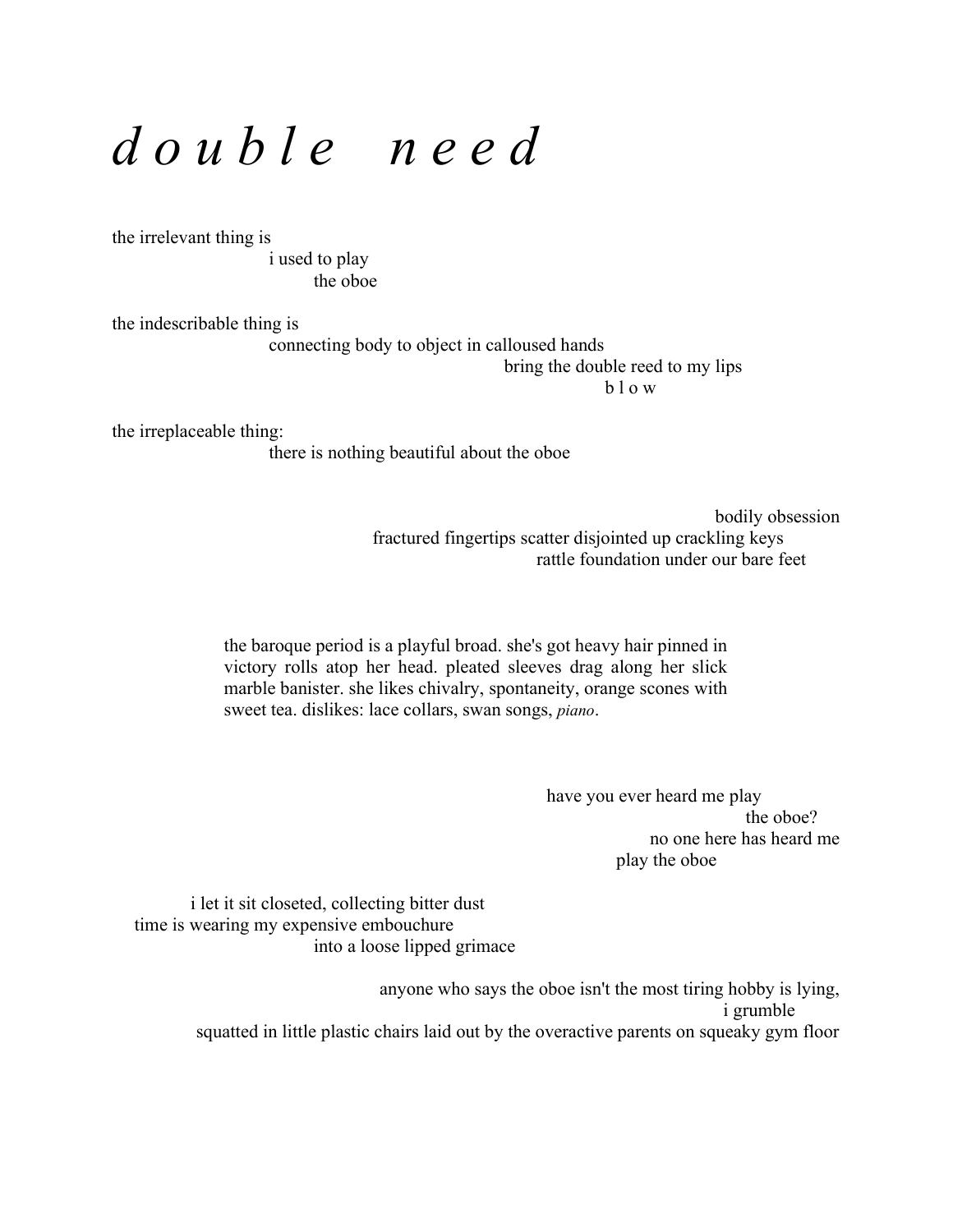the classical period goes for sweeping sunlit walks, writing poetry along the lake shore. she could write symphonies about the horizon kissing the shore's temple—if she could still read music. cardigans, round glasses, ink-spit palms. her true friends know she's the party, but no one else gives her the light of day. what a shame, they think.

on the bus, i listen to famous oboists whose names i don't remember do you even know all the oboists whose names i don't know?

> i stare out, pain-gutted, through fingerprint-stained windowpanes glaring at the rain-lit city my oboe case is always at my feet

the oboe is a bureaucracy steel ladder hanging noose and i hate to be told what to do. the oboe an infestation of infantile needs patience, persistence, poise

> above all else, the oboe takes time

> > i've changed my mind: there's everything beautiful about the oboe an ethereal beam through smog paintings single tear into the glossy lake sunset glittering periwinkle behind the ocean's lungs

i play the audience down summoning enough wind to scatter the treetops rattle their pearls tip their hats flutter their summer night fans

> the romantic period whispers over the clutched karaoke mic, ensnaring her audience into her tremolo tremble. she wears clickingclacking heels, sips a strong bourbon between ringed fingers.